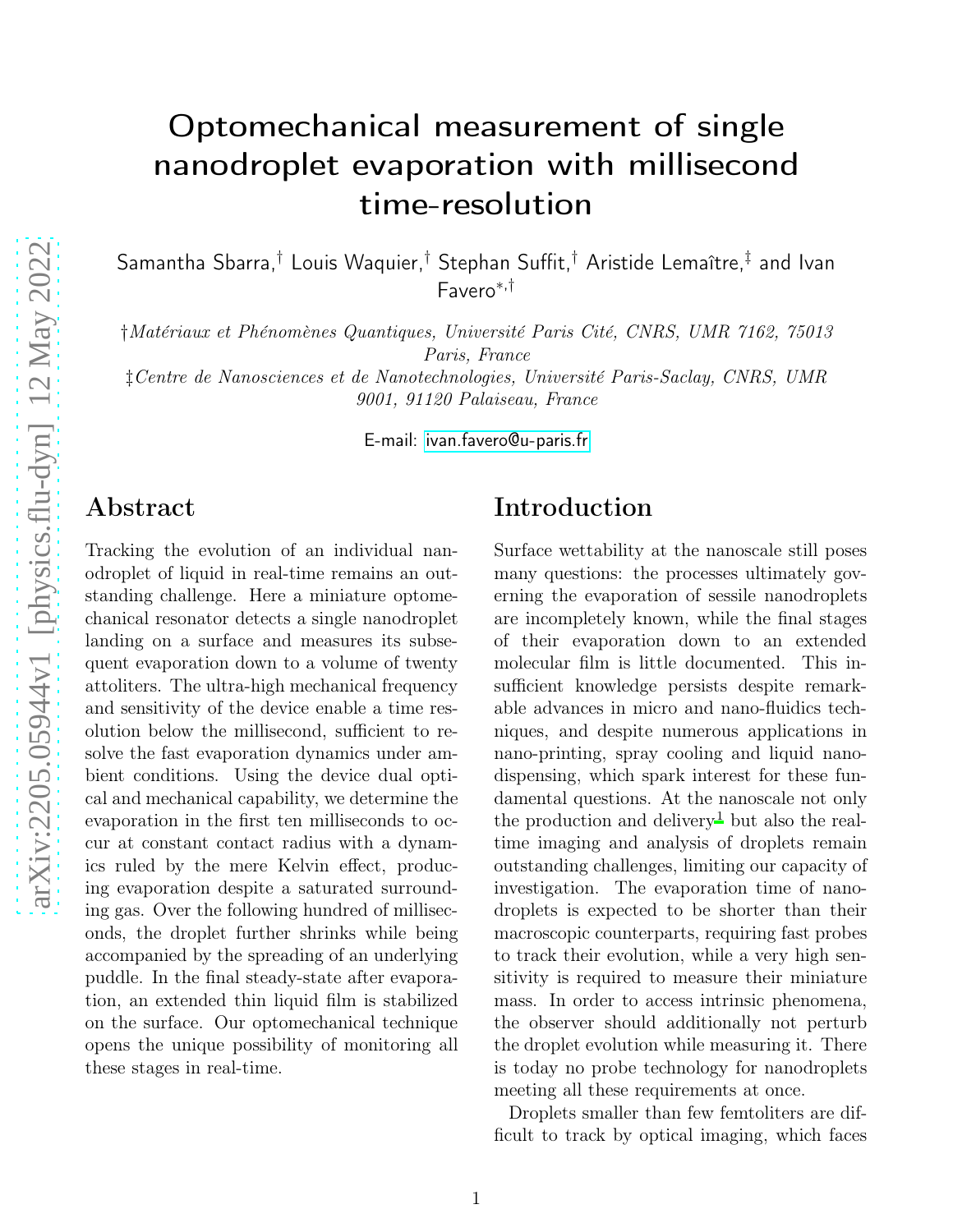the resolution limit imposed by diffraction. Atomic Force Microscopy (AFM) and Transmission Electron Microscopy (TEM) can break this limit and have proved to be powerful tools to analyze nanoscale droplets, however with restrictions. Non-contact AFM has been employed to analyse the shape of sessile droplets of a few microns of diameter and less with minimal perturbation,<sup>[2](#page-8-1)</sup> however at smaller volume these experiments are increasingly difficult. Recent works have employed a two-dimensional material covering a substrate (for example graphene on mica) in order to extend AFM measurements to yet smaller droplets of few tens of nanometers diameter,  $3,4$  $3,4$  however in this case it becomes difficult to disentangle interactions between the substrate, the liquid and the 2D material. Spectacular results were obtained as well by a non-contact extension of AFM dubbed scanning polarization force microscopy (SPFM), which achieved lateral resolution of 10 nm to study droplets on pristine surfaces.<sup>[5](#page-8-4)[,6](#page-8-5)</sup> Environmental TEM has also allowed direct visualization of sessile nanodroplets with diameters of tens of nanometers, however in these experiments the incident electron beam leads to unavoidable charging of the droplets, whose shape and dynamic evolution become ruled by electro-static effects.<sup>[7](#page-8-6)[–9](#page-8-7)</sup> Unfortunately, all of these microscopy techniques are inherently slow, with typical time resolution of a minute. The fast evaporation dynamics of nanodroplets has thus remained experimentally out of reach.

Micro and nanomechanical mass sensors $10,11$  $10,11$ have been applied to the investigation of small liquid volumes as well, by looking at mechanical resonance shifts induced by the liquid adsor-bate, in the spirit of quartz microbalances<sup>[12](#page-8-10)</sup> but with improved sensitivity.<sup>[13](#page-8-11)[–16](#page-9-0)</sup> In<sup>13</sup> notably, the time evolution of evaporating glycerol droplets of 1 to 5  $\mu$ m of diameter (1.5-150 aL) could be tracked with a time resolution of 10 s and a mass sensitivity of 64 fg, showing an evaporation behavior consistent with that prevailing at the macroscopic scale. In order to open investigations at the nanoscale, and to track the much faster dynamics of infinitesimally small liquid volumes, we propose here a new approach. We make use of a miniature optomechanical disk resonator that supports co-localized optical and mechanical modes. As a result of it's small dimensions, ultra-high mechanical frequencies and efficient optomechanical transduction,  $17,18$  $17,18$ the resonator offers a sensitivity to punctual mass adsorption of 100 ag (100 zL) while ensuring a time resolution of a millisecond. On top of providing mechanical measurement of the nanoscale liquid adsorbate, the device allows extracting optical information in parallel, leading the possibility of a multiphysics analysis. With this platform, we achieve real-time tracking of single droplets of 2-propanol liquid that evaporate from a micrometric to a nanometric size over a few milliseconds, all the way down to attolitter volumes, where a transition to an extended film is observed. The multiphysics signals enable to unambiguously determine the geometrical evaporation mode. The fast evaporation dynamics is then modeled with minimal assumptions: as a consequence of their strong curvature, sessile nanodroplets evaporate even when the surrounding gas is saturated, a phenomenon expected from the Kelvin effect<sup>[19](#page-9-3)[–21](#page-9-4)</sup> but that had not been observed yet. Our millisecond-resolved measurement of an individual nanodroplet enables a direct observation of this nanoscale phenomenon.

# Results and discussion

A scanning electron microscope (SEM) image of our optomechanical device is shown in Figure [1a](#page-2-0). It consists of a Gallium Arsenide  $(GaAs)$  disk of 11  $\mu$ m radius and 200 nm thickness sitting on an 1.8  $\mu$ m Aluminum Gallium Arsenide (AlGaAs) pedestal. The optical Whispering Gallery Modes (WGMs) supported by the device can be excited via an integrated waveguide placed in vicinity, which is itself input by a tunable telecom laser. On top of these optical modes, the disk supports co-localized in-plane mechanical modes, providing intense optomechanical coupling between both.<sup>[22](#page-9-5)</sup> The input light can be modulated close to a mechanical eigenfrequency, while the output light is demodulated, providing efficient actuation of the disk mechanical displacement, and de-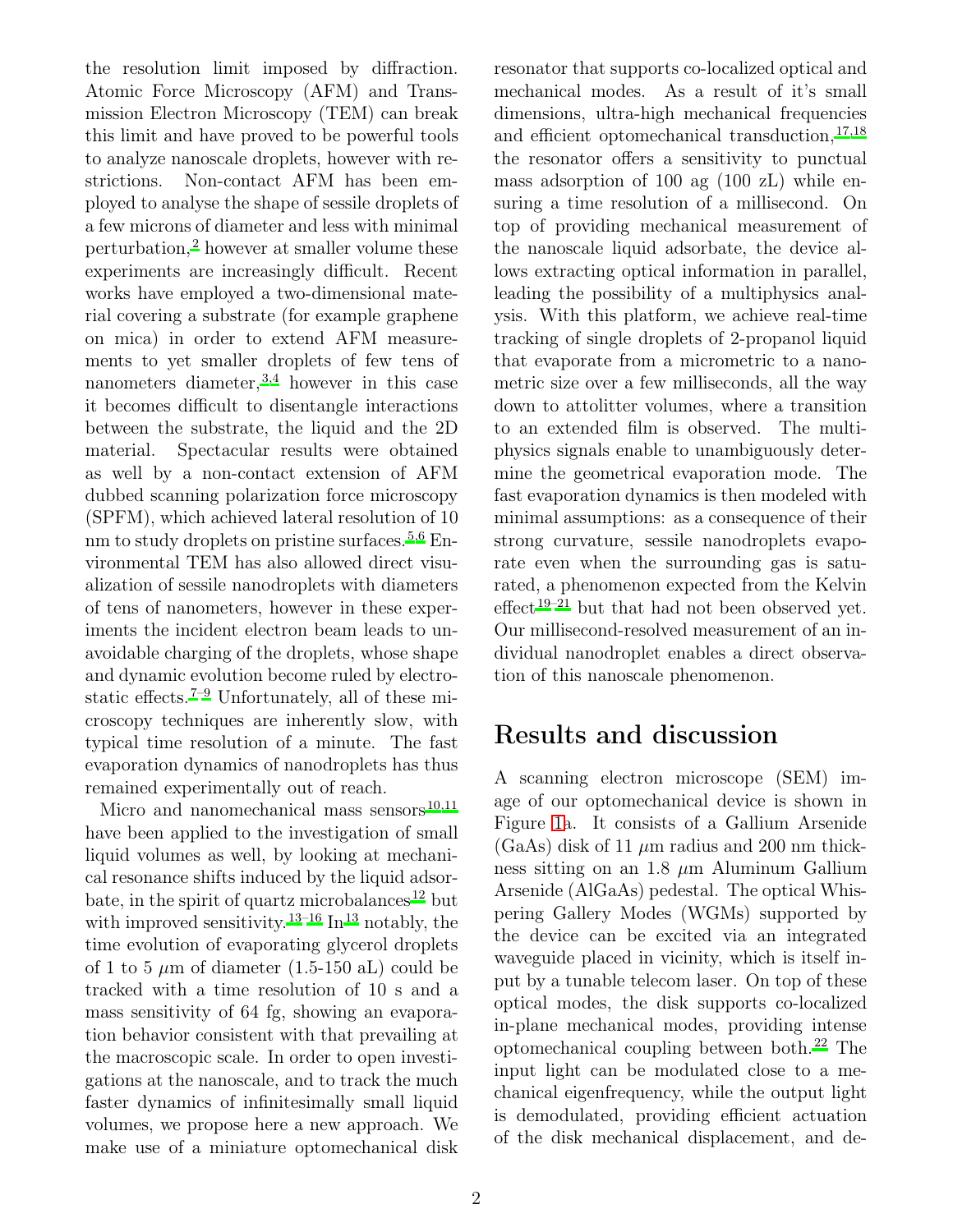<span id="page-2-0"></span>

Figure 1: Optomechanical disk for nanodroplet measurement. (a) False-coloured SEM image of the optomechanical resonator employed in these experiments. An integrated waveguide (right-hand side, light grey) is evanescently coupled to the disk (blue). It enables injection (collection) of light into (from) it. (b) Illustration of droplet detection with an optomechanical disk resonator. The DC and RF components of the output optical signal contain respectively information about the interaction of the droplet with the optical and mechanical modes of the disk.

tection of its amplitude and phase.<sup>[23](#page-9-6)</sup> The coexistence of optical and mechanical modes in the structure provides a dual detection approach for an analyte that would land onto the disk. In our experiments, this landing analyte is additionnally imaged in real-time thanks to a ×100 magnification microscope objective coupled to a fast camera with 1 kHz frame acquisition rate. The detection protocol of sub-micron 2-propanol droplets is illustrated in Figure [1b](#page-2-0). After being generated from a liquid solution by an ultrasonic piezo-ceramic nebulizer, individual droplets softly land onto the resonator surface, perturbing both its optical and mechanical modes. Signatures of these interactions can be retrieved by analyzing the DC and RF components of the output optical signal, respectively. In the followings, we make use of both these optical and mechanical signatures in a dual and complementary manner.

The evanescent part of the WGM in the air surrounding the disk is perturbed by the landing of a droplet, and the optical resonance frequency red-shifted in consequence.The larger the WGM field amplitude within the droplet, the larger the resonance shift. This optical sensing approach has been extensively used to measure solid adsorbate particles,  $24-27$  $24-27$  while few examples exist for adsorbed liquids.[28](#page-9-9) We use it here to measure our landing droplets. Figure [2a](#page-3-0) reports the DC photodiode voltage (left axis)

acquired upon landing of a single 2-propanol droplet on our optomechanical resonator. This quantity can be linearly converted into an optical resonance shift (right axis), thanks to the knowledge of the thermo-optic optical response of our device, in a blue-detuned regime where we are operating here.<sup>[29](#page-9-10)</sup> The frames captured by the fast camera are shown in correspondance of the time-axis (top of Figure [2a](#page-3-0)), allowing real-time top-view visualization of the landing position of the sessile droplet, while enabling a rough estimation of the droplet base radius. At time t=0, the relative resonance shift is about -20 ppm and the base radius is estimated to be of 650 nm. With these two information, and assuming a spherical geometry for the droplet, the WGM optical field can be computed in presence of the droplet via the Finite Element Method (FEM). For the (TE) WGM of radial order p=10 and azimuthal order m=68 employed in this measurement, whose top-view distribution is shown in Fig. [2b](#page-3-0), we obtain the vertical field distribution reported in Fig. [2c](#page-3-0). Using an analytic formula obtained from a perturbation the- $\alpha$  ory<sup>[30](#page-9-11)</sup> to retrieve the resonance shift

$$
\frac{\Delta\omega_{opt}}{\omega_{opt}} = -\frac{1}{2} \frac{\int_{V_d} \delta \epsilon_r E_0^*(r) E_d(r) dr}{\int_{V_{WGM}} \epsilon_r E_0^*(r) E_0(r) dr} \tag{1}
$$

with  $V_d$  the droplet volume,  $\epsilon_r$  the relative dielectric permittivity,  $E_0$  the unperturbed WGM field, and  $E_d$  the field in the droplet, taken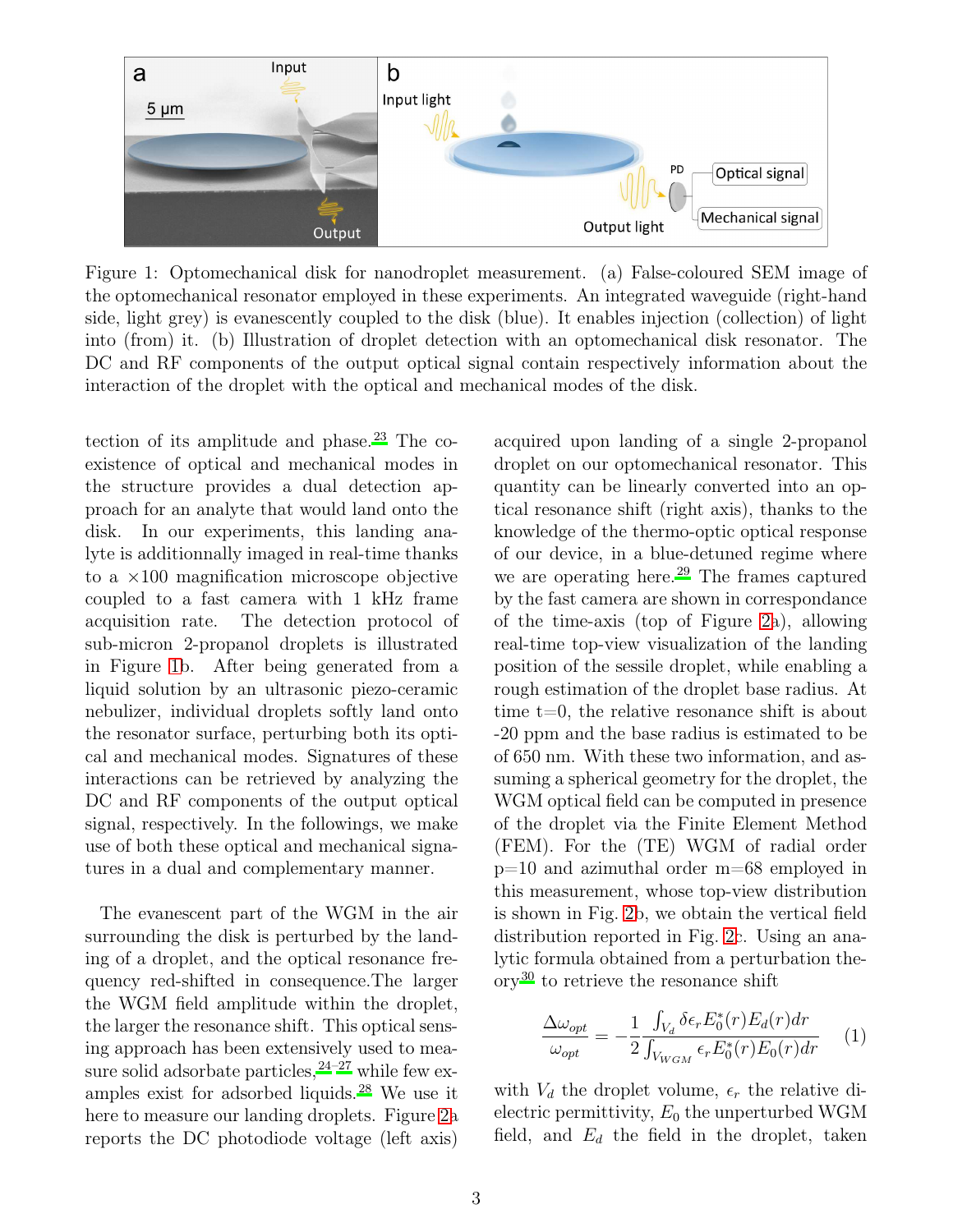<span id="page-3-0"></span>

Figure 2: Optical measurement of the landing droplet trough the disk WGM. (a) Top: Frames acquired with our fast camera, extracted from the top-view of the disk (left). Bottom: Experimental optical data acquired during the landing of a single droplet on the resonator. The voltage of the photodiode changes abruptly at  $t=0$  as consequence of the landing. (b) Electric field intensity for a (TE) WGM at 1.55  $\mu$ m wavelength with azimuthal order m=68 and radial order p=10, calculated for a GaAs disk of 11  $\mu$ m radius and 200 nm thickness. (c) A slice of the disk close to the droplet landing position is shown. Within the droplet volume, the electric field decreases exponentially in the vertical direction.  $h_d$ ,  $r_b$  and  $\theta_b$  are the height, contact radius and contact angle of the droplet.

equal to  $E_0$  at first order, we deduce a droplet contact angle  $\theta_b$  of 12<sup>°</sup> at t=0, corresponding to a liquid volume of 46 aL. The main source of uncertainty stems from the limited resolution of our imaging system (about 100 nm), which affects our precision on both droplet radius and radial and azimuthal landing position, eventually leading to a 20 % uncertainty in the estimation of the droplet volume.

.

constant contact angle  $(CCA)$  modes.<sup>[13](#page-8-11)[–16](#page-9-0)</sup> In The evaporation of the droplet is investigated by analyzing the video frames and optical signal at  $t>0$ , in order to distinguish evaporation in the constant contact radius (CCR) and our experiment, the base radius remains unchanged during the first three frames after landing (< 3 ms), while the photo-diode signal remains flat, showing no evident evaporation. Subsequently, the relative optical shift starts decreasing in amplitude, without reaching back to its initial value. At the same time, there is no droplet visible anymore in the video frames (∼ 6 ms), which is consistent with a strong reduction of the droplet height. The relative optical shift evolution between 0 and 7 ms can be reproduced by FEM simulations of a spherical droplet using the CCR evaporation mode, while the CCA mode is in contrast excluded by our data. In CCR mode at time  $t=5$  ms, the contact angle is close to  $9^\circ$ , which corresponds to a height of 53 nm. In order to exclude hybrid evaporation modes that our imaging system could hardly distinguish, we need to confront this CCR interpretation to an independent set of data. To that purpose, we make use of a powerful feature of our experimental approach: the possibility of dual optical and mechanical sensing by the resonator.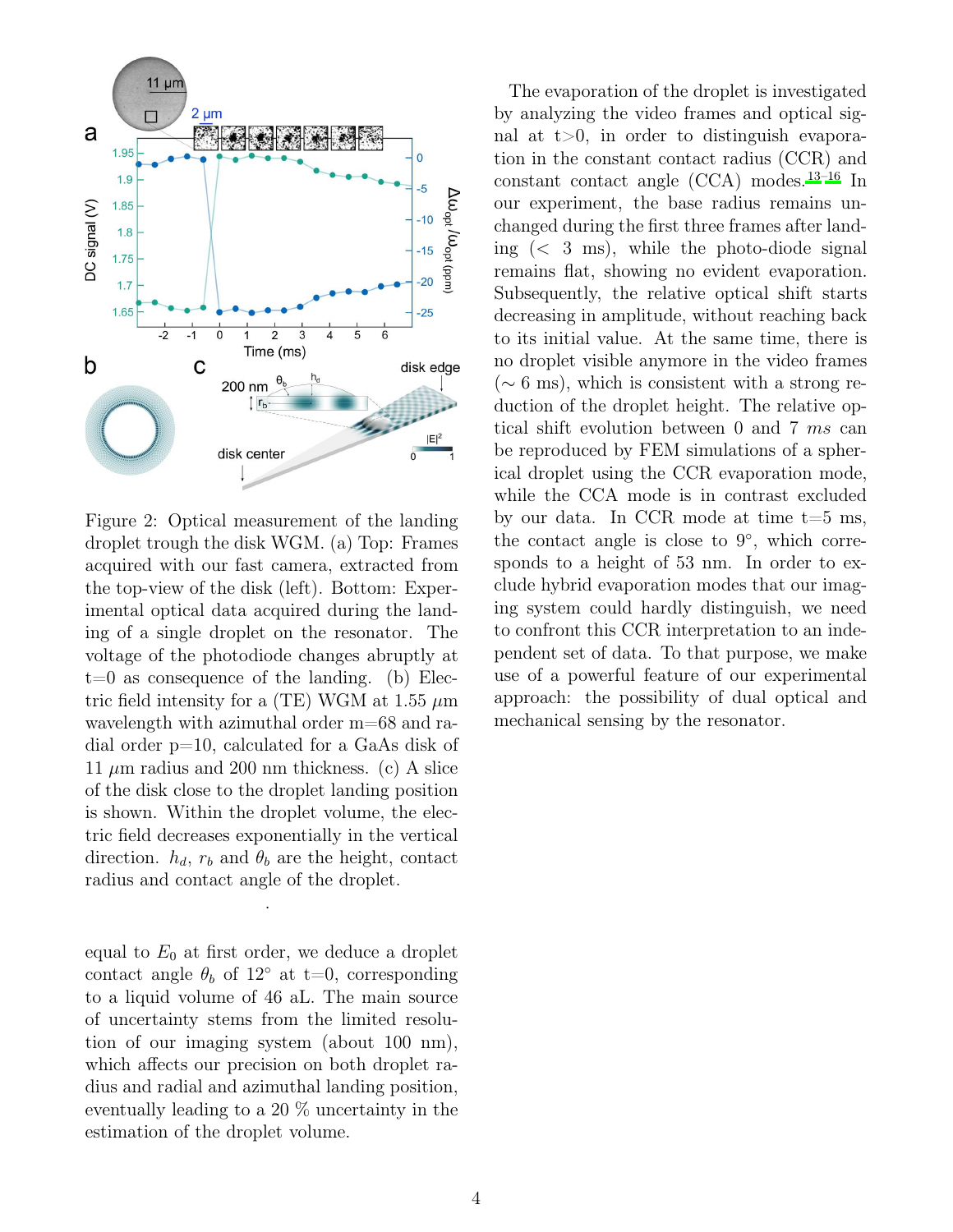<span id="page-4-0"></span>

Figure 3: Mechanical measurement of the nanodroplet by the disk. (a) Displacement profile of the RBM1 for a disk of 11  $\mu$ m radius and 200 nm thickness. (b) RMS velocity amplitude distribution for the same RBM1 over a disk slice where the droplet did land. The inplane vibrations of the disk induce shear-waves in the droplet that are attenuated along the vertical direction, while the no-slip condition is imposed at the solid-liquid interface. For the sake of illustrating the situation at  $t=0$ , the droplet contact angle was artificially increased from  $12°$  to  $35°$ . (c) Phase of the experimentally measured output signal demodulated at the RBM1 frequency (yellow), acquired during the droplet landing already reported in Fig[.2a](#page-3-0). The phase changes abruptly at time t=0 when the droplet lands. The mechanical resonance shift (after correction, see text) is reported in pink. A 1 kHz bandwidth is employed as a compromise between sensitivity to mass adsorption (hundred of attograms) and timeresolution (0.6 ms). The square open symbols are the mechanical resonance shifts calculated with FEM (see text). The associated error bars account for the uncertainty in the droplet contact radius  $(\pm 200 \text{ nm})$  and position on the disk surface  $(\pm 200 \text{ nm})$ .

cosity and  $\rho$  the density, as illustrated in Fig-We now look at the RF signal associated to the mechanical frequency shift of the fundamental radial breathing mode (RBM1) of the resonator, which resonates at  $f_m = 130$  MHz. The displacement profile of RBM1 is reported in Figure [3a](#page-4-0): it consists of an in-plane radial vibration, which can generate shear waves inside a liquid droplet deposited on the disk top surface. Because of the liquid viscous response, these waves are attenuated over the penetration depth  $\delta = \sqrt{\frac{\eta}{\pi \rho f_m}}$ , with  $\eta$  the dynamic vis-ure [3b](#page-4-0). Just like a shear wave sensor,  $^{16}$  $^{16}$  $^{16}$  our disk mechanical resonator hence senses a limited amount of the deposited liquid (at 130 MHz, δ ∼50 nm in water and δ ∼80 nm in 2 propanol). When the liquid thickness is comparable to  $\delta$ , shear waves are reflected at the top liquid-air interface and must be accounted for.[31](#page-9-12) For these reasons, calculating the RBM1 mechanical resonance shift induced by a landed droplet is achieved with a numerical approach that solves the disk elasticity problem together with the droplet Navier-Stokes equations, imposing a continuity of the tangential velocity at the solid-liquid interface (no-slip condition). In our FEM calculations we neglect the effect of surface tension, which only becomes relevant for radius of curvature of ∼10 nm. Figure [3b](#page-4-0) shows calculations carried in the slice of the disk where the droplet analyzed in Figure [2a](#page-3-0) did land, revealing a RMS velocity amplitude that decreases towards the top of the droplet, while its bottom is shaken by the disk motion. The mechanical frequency shift is maximized if the droplet lands at the disk periphery, where the disk velocity is larger, or if it spreads on the surface with a smaller contact angle and larger contact radius. The mechanical shift measured in response

to the droplet landing is reported in Figure [3c](#page-4-0) (right axis), over the same time interval as Figure [2a](#page-3-0), together with the phase of the output signal demodulated at the RBM1 frequency (left axis). The latter is converted into the former in the linear region of the phase-frequency response where we drive the resonator, however with a correction that accounts for the direct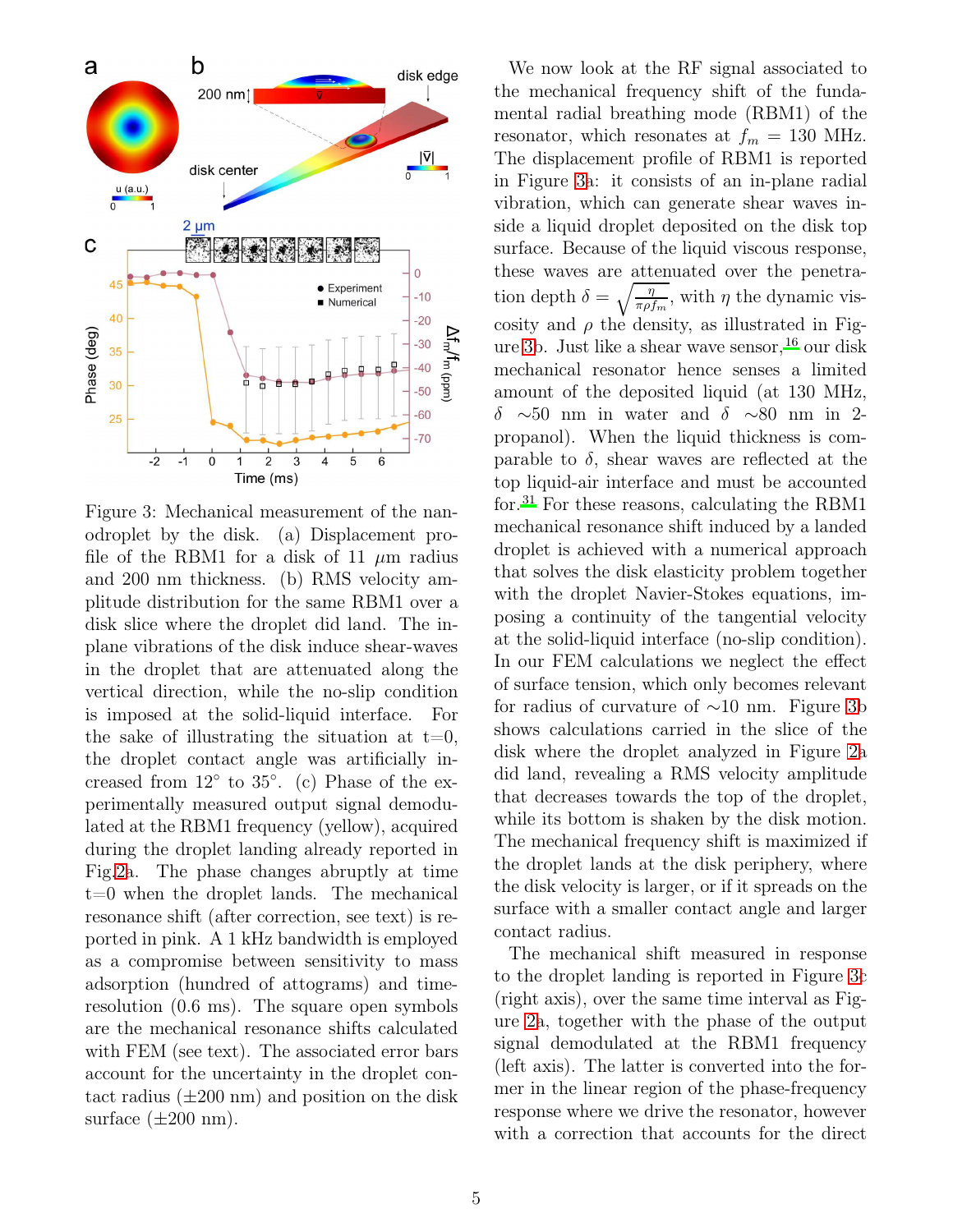modification of the mechanical frequency induced by the change of cavity photon number following a landing event. This latter effect is not captured by our FEM mechanical simulations, but it is subtracted from our experimental signal using a prior calibration and a multiphysics model (optical, mechanical, thermal) that describes the actuation/detection of optomechanical resonators.[23](#page-9-6) The corrected mechanical shifts reported in Figure [3c](#page-4-0) can be confronted to those predicted by FEM calculations, provided that the geometry of the droplet is known at each time. Using the CCR evaporation geometry deduced from the optical signals reported in Figure [2a](#page-3-0), we obtain the mechanical shifts shown as open square symbols in Figure [3c](#page-4-0). The close agreement with experimental data reinforces the interpretation of a CCR evaporation mode for the droplet over the first 7 ms, before it disappears from our video images.

<span id="page-5-0"></span>![](_page_5_Figure_1.jpeg)

Figure 4: Time evolution of the nanodroplet volume. The data of Figures [2](#page-3-0) and [3](#page-4-0) are shown in terms of droplet volume, over the first 20 ms, for the elucidated CCR mode. Blue symbols: measurements. Red line: evaporation model including the Kelvin effect (see text). The error bars affecting the estimated volume account for the uncertainty in the droplet contact radius  $(\pm 200 \text{ nm})$  and position on the disk surface  $(\pm 200 \text{ nm})$  deduced from the video frames.

Now that the CCR mode of evaporation is established, we turn our attention to the physical mechanism governing the evaporation dynamics. It is a fast evaporation, with a droplet

volume of 45 attolitters that reduces by half in 15 ms, as shown in Figure [4.](#page-5-0) As originally expressed in the Langmuir model<sup>[32](#page-9-13)</sup> for a spherical droplet, evaporation is a diffusion process driven by a pressure gradient in the surrounding gas. Hu and  $\rm {Larson}^{33}$  $\rm {Larson}^{33}$  $\rm {Larson}^{33}$  extended this diffusive model to a sessile spherical droplet, and expressed its mass reduction rate:

<span id="page-5-1"></span>
$$
-\frac{dm}{dt} = \frac{\pi r_b DM}{RT} (p_{sat} - p_{\infty})(0.27 \times \theta_b^2 + 1.30)
$$
\n(2)

with  $r<sub>b</sub>$  the contact radius, D the diffusion coefficient,  $M$  the molar mass of the liquid,  $T$  the temperature,  $p_{sat}$  the saturation pressure and  $p_{\infty}$  the partial pressure in the surrounding gas. In the CCR mode,  $r_b$  remains constant while  $\theta_b$ and the sphere radius  $R_s$  evolve. The geometric relations for a spherical droplet  $r_b = R_s \sin \theta_b$ and  $m=\rho \frac{\pi R_s^3}{3}(1-\cos\theta_b)^2(2+\cos\theta_b)$  hold all along the evolution, and enable integrating Eq[.2](#page-5-1) on a numerical solver. At room temperature, for the parameters of 2-propanol and for the initial  $r_b = 650$  nm observed in our experiments, the calculation predicts a reduction in volume by a factor two in 70  $\mu$ s if  $p_{\infty} = 0.9 \times p_{sat}$  and in 0.7 ms if  $p_{\infty} = 0.99 \times p_{sat}$ . These timescales are much shorter than that observed in our experiments, hence we deduce that  $p_{\infty} \approx p_{sat}$ , which confirms that the mist produced by the nebulizer saturates the environment of the resonator. Under this condition, Eq[.2](#page-5-1) does not predict evaporation to take place. The missing ingredient is the Kelvin effect linked to the strong curvature of the droplet,  $^{19}$  $^{19}$  $^{19}$  which re-places the saturation pressure in Eq[.2](#page-5-1) by  $p_{sat}^K =$  $p_{sat} \times \exp \frac{2\gamma M}{RT \rho R_s}$ , with  $\gamma$  the liquid surface tension. With this ingredient included, we are able to reproduce the measured dynamics of evaporation with no adjustable parameter, as represented by the solid line of Figure [4.](#page-5-0) This constitutes a direct observation of the role of surface tension in the evaporation of a nanodroplet.

Our above analysis is based on the assumption that a sessile droplet in the capillary regime adopts a spherical shape. At the nanoscopic scale, AFM studies revealed that the topography of sub-micron droplets is in contrast distorted by surface inhomogeneities and the pres-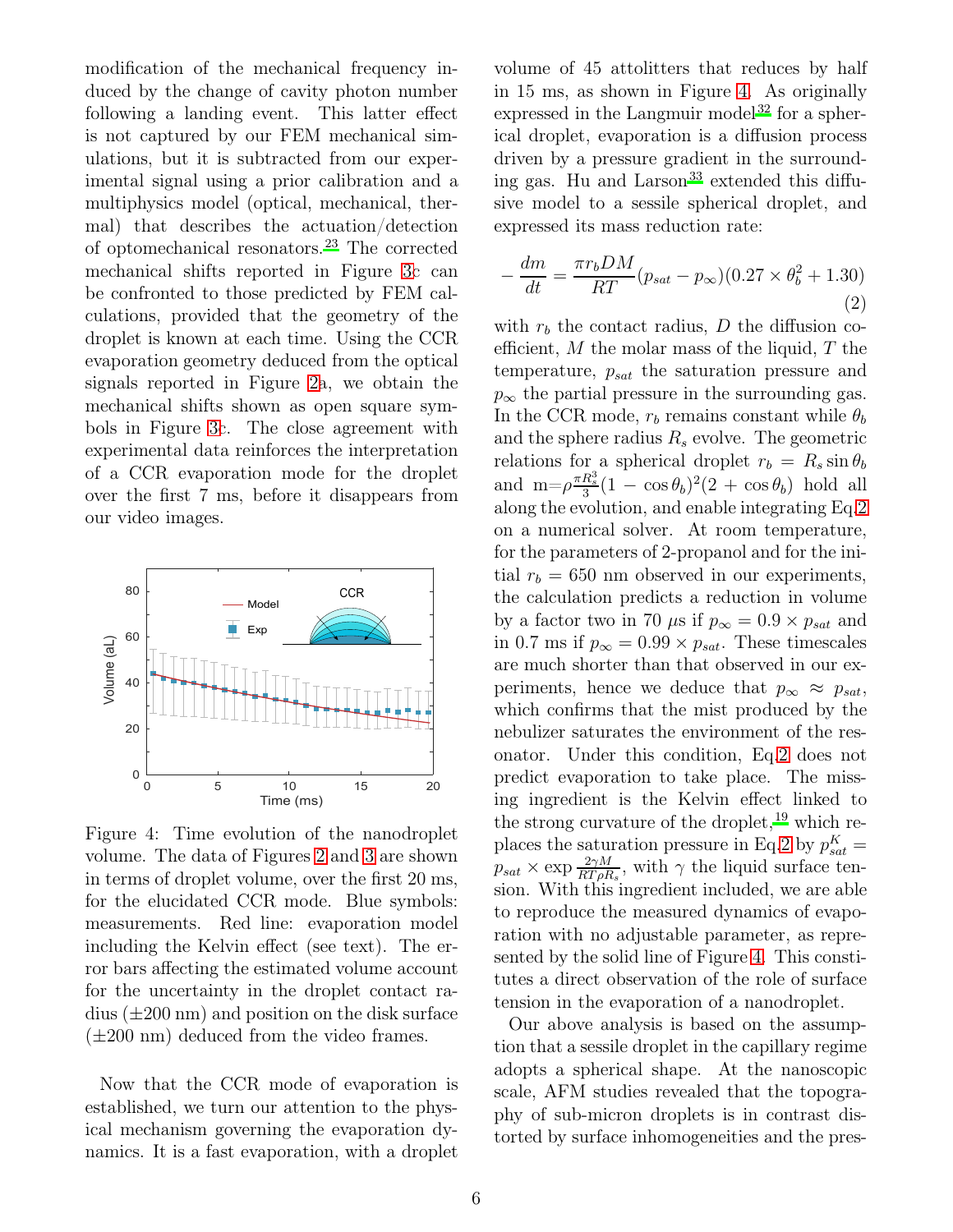ence of long-range forces.<sup>[2](#page-8-1)[,31](#page-9-12)[,34](#page-9-15)[–36](#page-10-0)</sup> In such cases, a transition zone close to the contact line ensures the continuity of hydrostatic pressure between the spherical part of the droplet and an underlying thin film of liquid constituted of molecules continuously adsorbing and desorbing on the substrate.[37](#page-10-1)[,38](#page-10-2) Dynamic molecular simulations do predict the existence of such a regime,[39](#page-10-3)[–41](#page-10-4) Our present experiments are carried within an environment saturated by the sprayed mist of 2-propanol molecules, hence the sessile droplets we investigate should be accompanied by such extended film $42-44$  $42-44$  lying on the resonator surface.<sup>[29](#page-9-10)</sup> This thin (precursor) film is essential to understand the wetting of the deposited droplet and the final stages of its evaporation. However, detecting such film with sufficient time-resolution to reveal its dynamics has remained out of reach, owing to the very small volume of liquid involved. Our optomechanical measurement is efficient enough to address this problem, enabling real-time analysis of the last steps of evaporation of a single nanodroplet with millisecond resolution.

To investigate the evolution of the spherical droplet and its co-existence with an extended film, we take advantage of our ability to perform dual optical and mechanical sensing experiments in real-time. We analyse concomitantly the normalized optical and mechanical resonance shifts for the same landing event as above, but over a longer time interval of a fraction of second, and track the ratio of the two shifts (Figure [5a](#page-7-0)). This ratio displays some regularity, evolving from a plateau around a value of 2.5 (during the first 7 ms) to a plateau around 3.5 (130 to 200 ms after droplet landing), while optical and mechanical signals do not recover their original value over this period. The value of 2.5 can be reproduced by FEM considering a spherical droplet localized at the identified landing position, consistent again with our above interpretation of the first stages of evaporation. At longer time, the conclusions are very different: the value of 3.5 is not consistent with a spherical droplet, whatever its dimensions, but it is in contrast reproduced by considering an extended film of 2-propanol enveloping the disk resonator. For a thin film of

thickness  $t \ll \delta$ , the attenuation of the shear velocity and electric field intensity in the direction perpendicular to the disk surface can be neglected, and the mechanical frequency shift takes the simple form  $\Delta f_m/f_m = -\frac{t}{2}$ 2  $\rho \int_S u^2(r) dS$  $m_{eff}$ with  $\rho$  the density of the liquid,  $m_{eff}$  the resonator effective mass,  $u(\mathbf{r})$  the normalized mechanical displacement amplitude and  $\int_S dS$  the integral over the disk surface. In this case, the ratio R of normalized mechanical and optical shifts becomes independent of t:

$$
R = \frac{\rho \int_{S} u^{2}(r) dS}{m_{eff}} \frac{\int_{WGM} \epsilon_{r} |E_{0}(r)|^{2} dV}{\int_{S} \delta \epsilon_{r} |E_{0}(r)|^{2} dS}
$$
(3)

and adopts the numerical value 3.5 for the specific optical and mechanical disk modes employed in our sensing experiment. The robust experimental observation that this ratio converges towards 3.5, for multiple independent droplet landing events, is a strong indication that an extended thin film is indeed formed at the surface of the resonator in the final stages of the evaporation. From the value of optical and mechanical shifts at  $t > 130$  ms, we estimate an accumulated amount of liquid of 22 aL (Figure [5b](#page-7-0)). If uniformly distributed over the disk surface, this would correspond to a film thickness of less than 1 Å, consistent with the thin film condition. Between the end of the initial evaporation (∼7 ms) and the final thin film regime  $(>130 \text{ ms})$ , we anticipate a hybrid regime where the evaporating droplet evolves into a puddle of growing diameter. In Figure [5b](#page-7-0), we model this regime by approximating the droplet as a cylindrical puddle of varying diameter and height. At each time, there is a unique diameter that enables retrieving the proper value of R, and a unique height that allows retrieving the observed individual shifts. This minimal model enables estimating the detected liquid volume at each time (blue symbols). While simple, it shows that the residual liquid volume of ∼25 aL is spreading in time over the surface with a somewhat irregular dynamics, probably a consequence of the presence of pinning centers on the surface.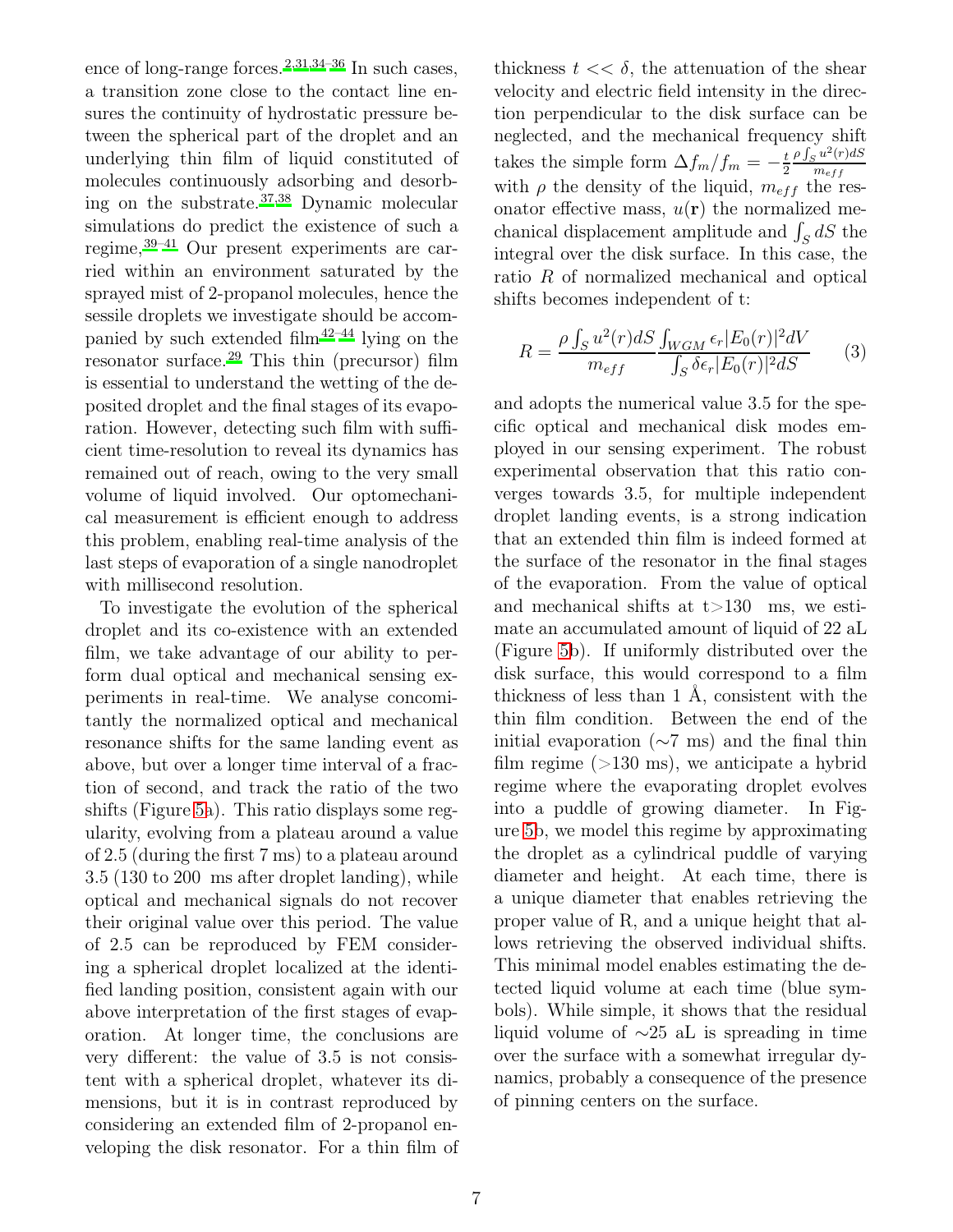<span id="page-7-0"></span>![](_page_7_Figure_0.jpeg)

Figure 5: Optomechanical measurement of the transition from a nanodroplet to an extended film. (a) Optical (blue) and mechanical (red) normalized resonance shift during the 200 ms after droplet landing. The two signals do not reach back to their initial value at the end, indicating that a residual amount of liquid is still present on the disk surface. Their ratio is reported with yellow triangles: it remains constant at 2.5 during the first 5 ms, consistent with a localized droplet of spherical shape, and then increases up to 3.5, consistent with the stabilization of an extended liquid film on the disk surface. (b) The detected volume as function of time of liquid is finally deduced by FEM simulations (see main text). It consists first of the CCR evaporation stage governed by the Kelvin effect, followed by the spreading of a puddle precursor film illustrated in blue (at  $t=$ 54 ms, puddle diameter= 3.46  $\mu$ m, height=2.7 nm; at at t=104 ms, puddle diameter= 6.58  $\mu$ m, height=0.66 nm), and ends with the stabilization of an extended film on the surface.

### Conclusions

Miniature optomechanical resonators appear here as a new tool to study wetting and evaporation dynamics of nanoscale liquid volumes with high temporal resolution. The high sensitivity of our dual optical/mechanical sensing device allows detection with millisecond resolution of a liquid volume in the range of tens of attoliters, either localized (within a spherical droplet) or distributed over the disk surface (in the form of a thin film). This enables us tracking the fast dynamics of a nanodroplet evaporating in a saturated environment, a situation that had been theoretically discussed and believed to play a role in the evolution of aerosols,  $2^1$  but which had not been measured at the single droplet level because of a lack of suitable techniques. Beyond this first original outcome, the high sensitivity and timeresolution of optomechanical techniques open to several interesting problems in nanoscale fluidics, such as fast thermodynamic transitions to solid and glass states in nanoscale droplets, or the response of a nanoscale droplet to rapidlyevolving boundary conditions at liquid-solid interfaces.

# Methods

#### Experimental setup

The telecom wavelength laser is coupled to the waveguide with two micro-lensed fibers for injection and collection. The amplitude of the laser is modulated at a frequency close to the mechanical resonance (130 MHz,  $Q_m \sim 10^4$ ) with a Mach-Zehnder electro-optic modulator. The modulation of light induce photothermal forces in the disk that actuates its mechanical motion. A lock-in amplifier (UHFLI 600 MHz, Zurich Instruments) is used to demodulate the output signal and read its amplitude and phase in real time. Using the phase-frequency characteristic of the resonator, its mechanical frequency is directly retrieved. More details on the multiphysics processes that come into play in the actuation and detection schemes can be found in. $^{23}$  $^{23}$  $^{23}$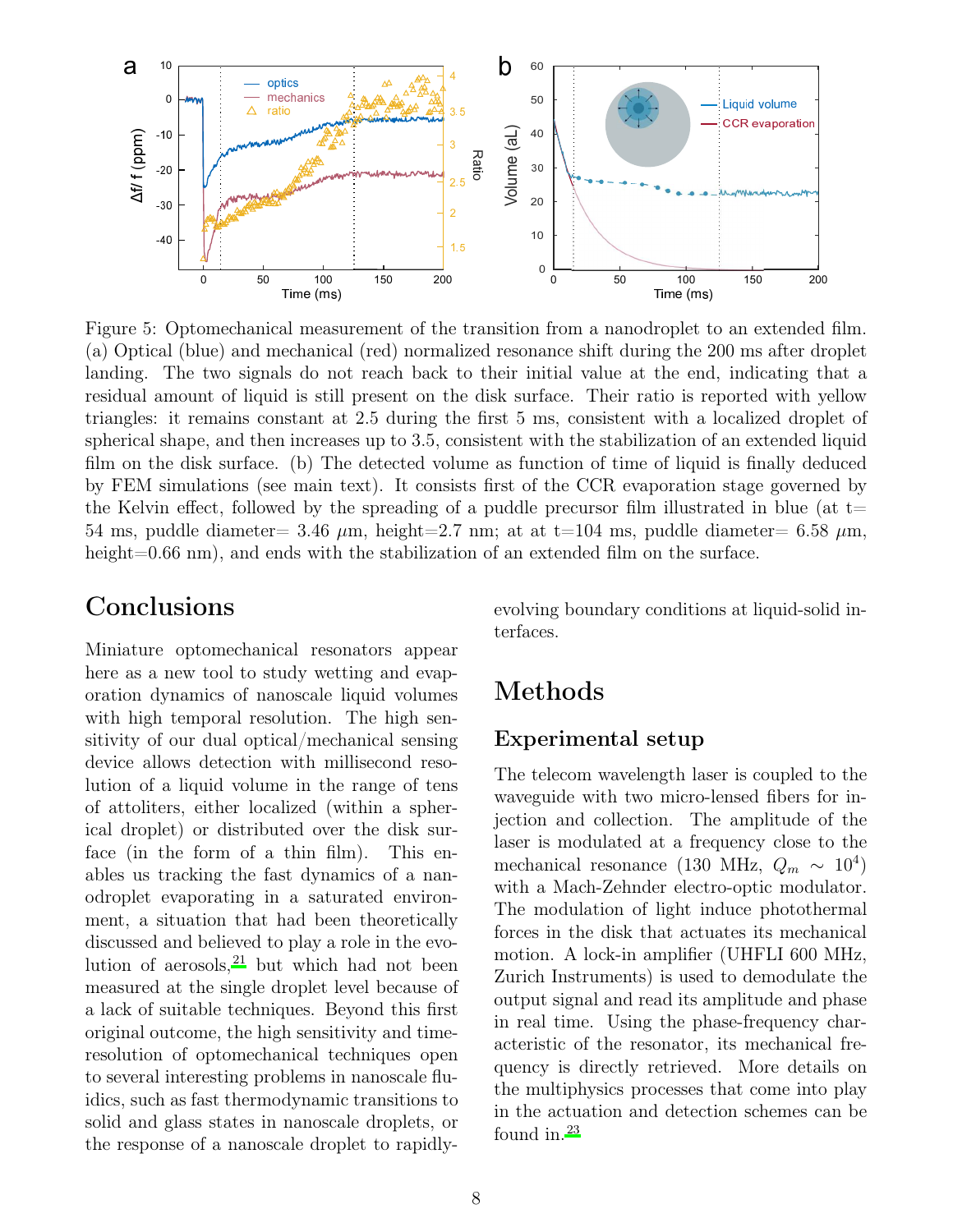### Numerical modelling

The optical and mechanical modes observed experimentally were identified using COMSOL Multiphysics, a 3D finite element model software. We also used a multiphysics model to establish the impact of a sessile droplet on the optical and mechanical resonance frequencies of the resonator with a no-slip boundary condition at the interface between the liquid sessile droplet and the disk. The results are used to retrieve the geometry parameters (contact angle, base radius, volume) of the droplet from the experimental data.

# References

- <span id="page-8-0"></span>1. Fang, A.; Dujardin, E.; Ondarçuhu, T. Control of Droplet Size in Liquid Nanodispensing. Nanoletters 2011, 10, 2368–2374.
- <span id="page-8-1"></span>2. Checco, A.; Schollmeyer, H.; Daillant, J.; Guenoun, P.; Boukherroub, R. Nanoscale wettability of self-assembled monolayers investigated by noncontact atomic force microscopy. Langmuir 2006, 22, 116–126.
- <span id="page-8-2"></span>3. Cao, P.; Xu, K.; Vargese, J. O.; Heath, J. R. The Microscopic Structure of Adsorbed Water on Hydrophobic Surfaces under Ambient Conditions. Nanoletters 2011, 11, 5581.
- <span id="page-8-3"></span>4. Song, J.; Li, Q.; Wang, X.; Li, J.; Zhang, S.; Kjems, J.; Besenbacher, F.; Dong, M. Evidence of Stranski Krastanov growth at the initialstage of atmospheric water condensation. Nature Communications 2014, 5, 4837.
- <span id="page-8-4"></span>5. Hu, J.; Xiao, X. D.; Ogletree, D. F.; Salmeron, M. Imaging the Condensation and Evaporation of Molecularly Thin Films of Water with Nanometer Resolution. Science 1995, 268, 267–269.
- <span id="page-8-5"></span>6. Rieutord, F.; Salmeron, M. Wetting properties at the submicrometer scale: A scanning polarization force microscopy study. Journal of Physical Chemistry B 1998, 102, 3941–3944.
- <span id="page-8-6"></span>7. Mirsaidov, U. M.; Zheng, H.; Bhattacharya, D.; Casana, Y.; Matsudaira, P. Direct observation of stick-slip movements of water nanodroplets induced by an electron beam. Proceedings of the National Academy of Sciences of the United States of America 2012, 109, 7187–7190.
- 8. Leong, F. Y.; Mirsaidov, U. M.; Matsudaira, P.; Mahadevan, L. Dynamics of a nanodroplet under a transmission electron microscope. Physics of Fluids 2014, 26, 012003.
- <span id="page-8-7"></span>9. Yang, J.; Alam, S. B.; Yu, L.; Chan, E.; Zheng, H. Dynamic behavior of nanoscale liquids in graphene liquid cells revealed by in situ transmission electron microscopy. Micron 2019, 116, 22–29.
- <span id="page-8-8"></span>10. Yang, Y. T.; Callegari, C.; Feng, X. L.; Ekinci, K. L.; Roukes, M. L. Zeptogram-Scale Nanomechanical Mass Sensing. 2006, 10– 13.
- <span id="page-8-9"></span>11. Sage, E.; Brenac, A.; Alava, T.; Morel, R.; Dupré, C.; Hanay, M. S.; Roukes, M. L.; Duraffourg, L.; Masselon, C.; Hentz, S. Neutral particle mass spectrometry with nanomechanical systems. Nature Communications 2015, 6, 2–6.
- <span id="page-8-10"></span>12. Rodahl, M.; Kasemo, B. On the measurement of thin liquid overlayers with the quartz-crystal microbalance. International Conference on Solid-State Sensors and Actuators, and Eurosensors IX, Proceedings 1995, 2, 743–746.
- <span id="page-8-11"></span>13. Arcamone, J.; Dujardin, E.; Rius, G.; Pe, F. Evaporation of Femtoliter Sessile Droplets Monitored with Nanomechanical Mass Sensors. J. Phys. Chem. B 2007, 111, 13020–13027.
- 14. Golovko, D. S.; Butt, H. J.; Bonaccurso, E. Transition in the evaporation kinetics of water microdrops on hydrophilic surfaces. Langmuir 2009, 25, 75–78.
- 15. Park, K.; Kim, N.; Morisette, D. T.; Aluru, N. R.; Bashir, R. Resonant MEMS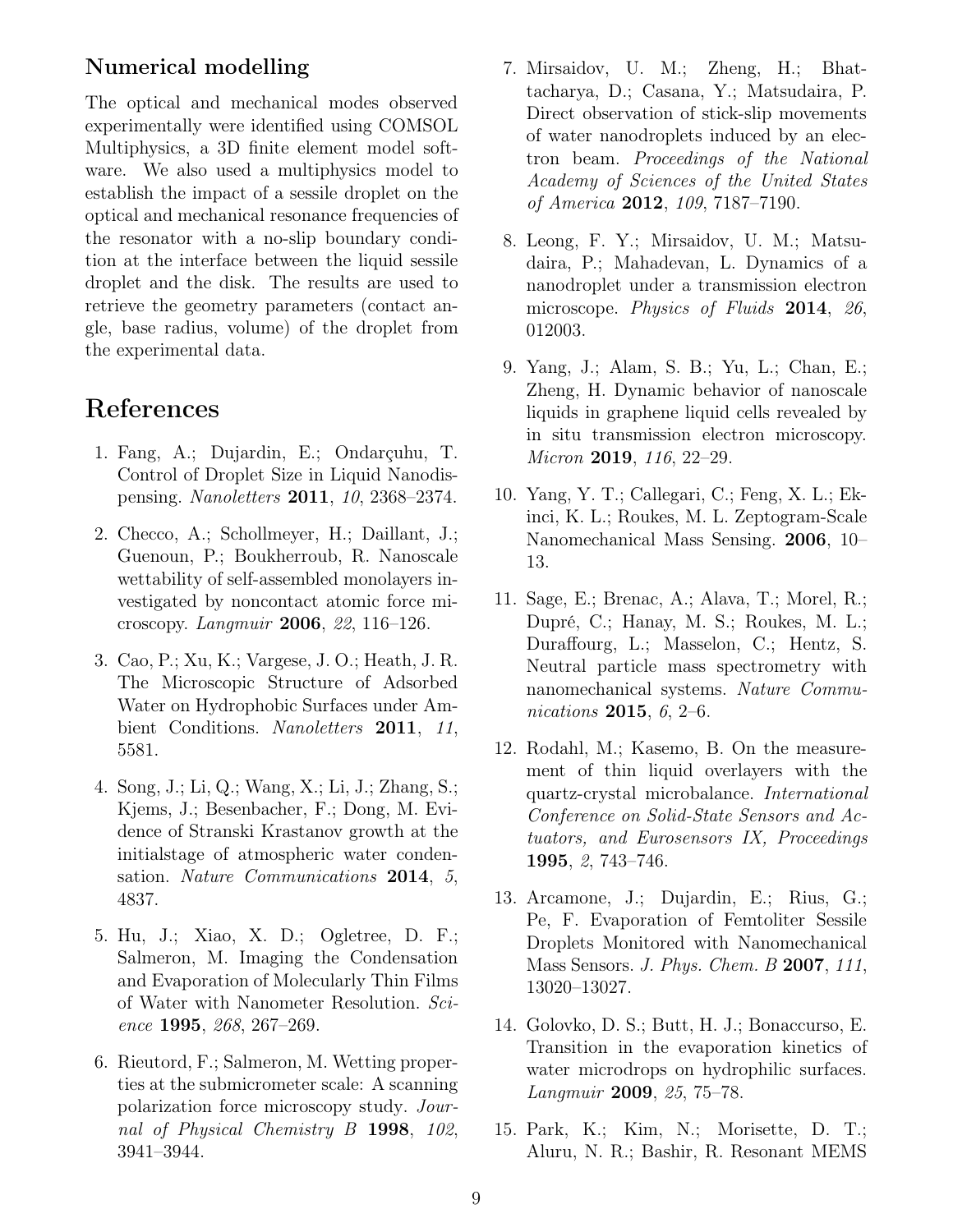mass sensors for measurement of microdroplet evaporation. Journal of Microelectromechanical Systems 2012, 21, 702–711.

- <span id="page-9-0"></span>16. Prasad, A.; Lin, A. T.; Rao, V. R.; Seshia, A. A. Monitoring sessile droplet evaporation on a micromechanical device. Analyst 2014, 139, 5538–5546.
- <span id="page-9-1"></span>17. Favero, I.; Karrai, K. Optomechanics of deformable optical cavities. Nature Photonics 2009, 3, 201.
- <span id="page-9-2"></span>18. Aspelmeyer, M.; Kippenberg, T. J.; Marquardt, F. Cavity Optomechanics: Nanoand Micromechanical Resonators Interacting with Light; 2014; pp 1–357.
- <span id="page-9-3"></span>19. Thomson, W. On the equilibrium of vapour at a curved surface of liquid. Philos. Mag. 1871, 4, 448–452.
- 20. Fisher, L. R.; Israelachlivi, J. N. Direct experimental verification of the Kelvin equation for capillary condensation. Nature 1979, 277, 548–549.
- <span id="page-9-4"></span>21. Porstendörfer, J.; Gebhart, J.; Röbig, G. Effect of evaporation on the size distribution of nebulized aerosols. Journal of Aerosol Science 1977, 8, 371–380.
- <span id="page-9-5"></span>22. Baker, C.; Hease, W.; Nguyen, D.-T.; Andronico, A.; Ducci, S.; Leo, G.; Favero, I. Photoelastic coupling in gallium arsenide optomechanical disk resonators. Optics Express 2014, 22, 14072.
- <span id="page-9-6"></span>23. Sbarra, S.; Allain, P. E.; Lemaître, A.; Favero, I. A multiphysics model for high frequency optomechanical sensors optically actuated and detected in the oscillating mode. Applied Physics Letters Photonics 2021, 086111, 1–6.
- <span id="page-9-7"></span>24. Vollmer, F.; Arnold, S.; Keng, D. Single virus detection from the reactive shift of a whispering-gallery mode. 2008, 105, 1–4.
- 25. Zhu, J.; Ozdemir, S. K.; Xiao, Y. F.; Li, L.; He, L.; Chen, D. R.; Yang, L. On-chip single nanoparticle detection and sizing by

mode splitting in an ultrahigh-Q microresonator. Nature Photonics 2010,  $\lambda$ , 46–49.

- 26. He, L.; Özdemir, A. K.; Zhu, J.; Kim, W.; Yang, L. Detecting single viruses and nanoparticles using whispering gallery microlasers. Nature Nanotechnology 2011, 6, 428–432.
- <span id="page-9-8"></span>27. Zhang, W.; Martin, O. J. A universal law for plasmon resonance shift in biosensing. ACS Photonics 2015, 2, 144–150.
- <span id="page-9-9"></span>28. Qiulin, M.; Huang, L.; Guo, Z.; Rossmann, T. Spectral shift response of optical whispering-gallery modes due to water vapor adsorption and desorption. Measurement Science and Technology 2010, 21.
- <span id="page-9-10"></span>29. Parrain, D.; Baker, C.; Wang, G.; Guha, B.; Santos, E. G.; Lemaitre, A.; Senellart, P.; Leo, G.; Ducci, S.; Favero, I. Origin of optical losses in gallium arsenide disk whispering gallery resonators. Optics Express 2015, 23, 19656.
- <span id="page-9-11"></span>30. Teraoka, I.; Arnold, S. Theory of resonance shifts in TE and TM whispering gallery modes by nonradial perturbations for sensing applications. Journal of the Optical Society of America B 2006, 23, 1381.
- <span id="page-9-12"></span>31. Ondarçuhu, T.; Aimé, J.-P. In Nanoscale Liquid Interfaces; Stanford, J., Ed.; Jenny Stanford Publishing, 2013.
- <span id="page-9-13"></span>32. Langmuir, I. The evaporation of small spheres. Physical review  $1918$ , 12, 368-370.
- <span id="page-9-14"></span>33. Hu, H.; Larson, R. G. Evaporation of a sessile droplet on a slope. he Journal of Physical Chemistry B 2002,  $106$ , 1334-1344.
- <span id="page-9-15"></span>34. Tamayo, J.; García, R. Deformation, contact time, and phase contrast in tapping mode scanning force microscopy. Langmuir 1996, 12, 4430–4435.
- 35. Rieutord, F.; Salmeron, M. Wetting properties at the submicrometer scale: A scanning polarization force microscopy study. Journal of Physical Chemistry B 1998, 102, 3941–3944.